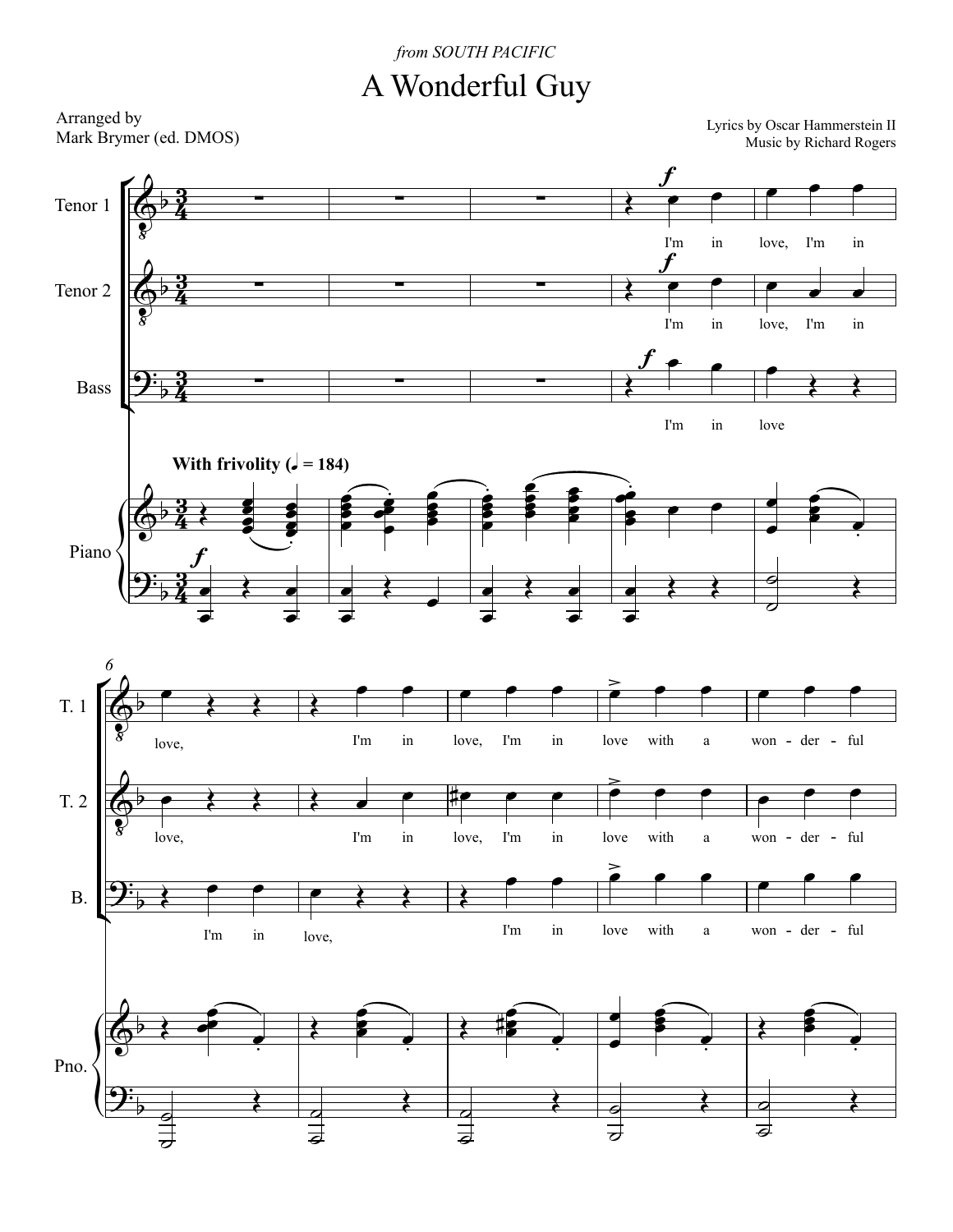



œ

œ



2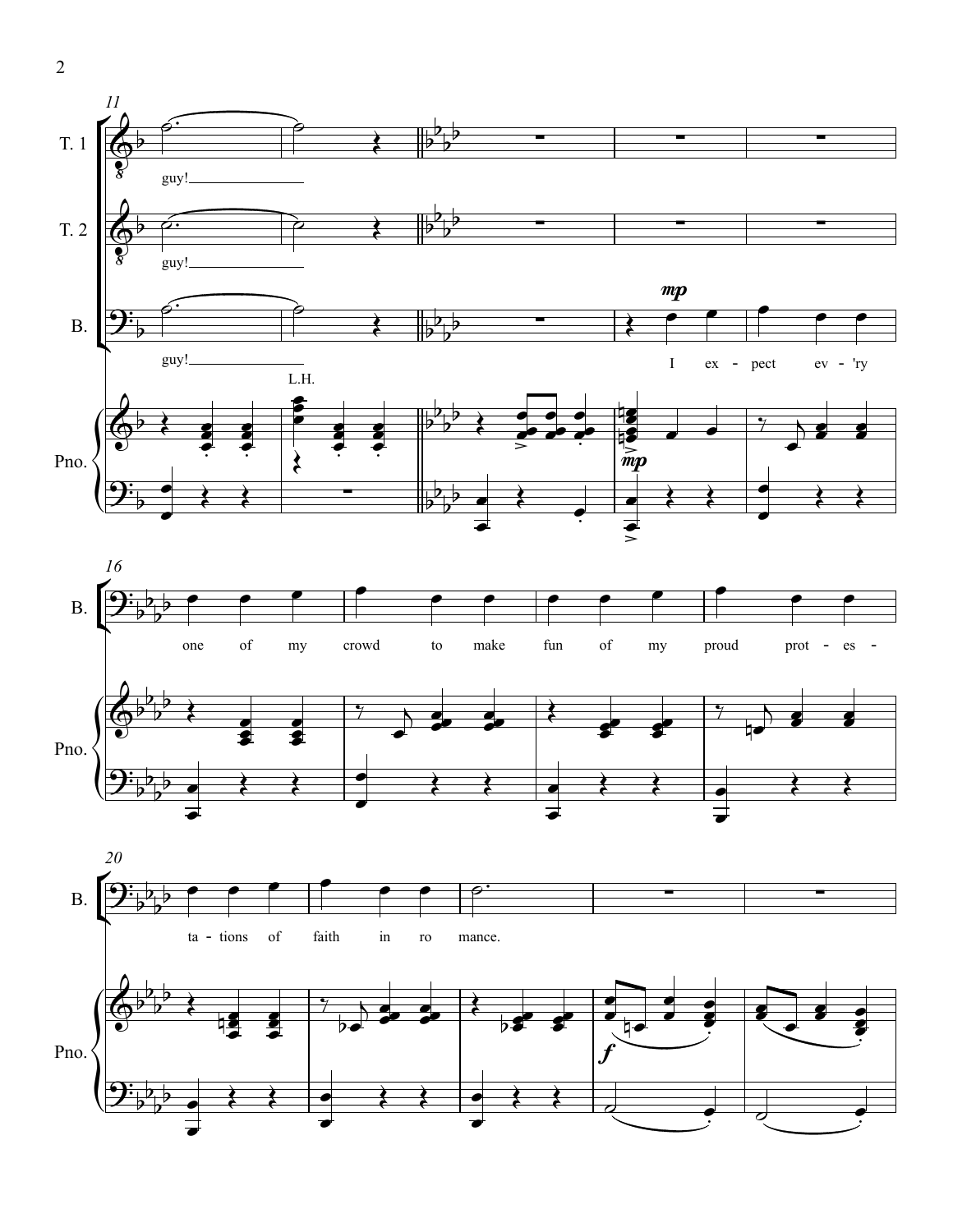





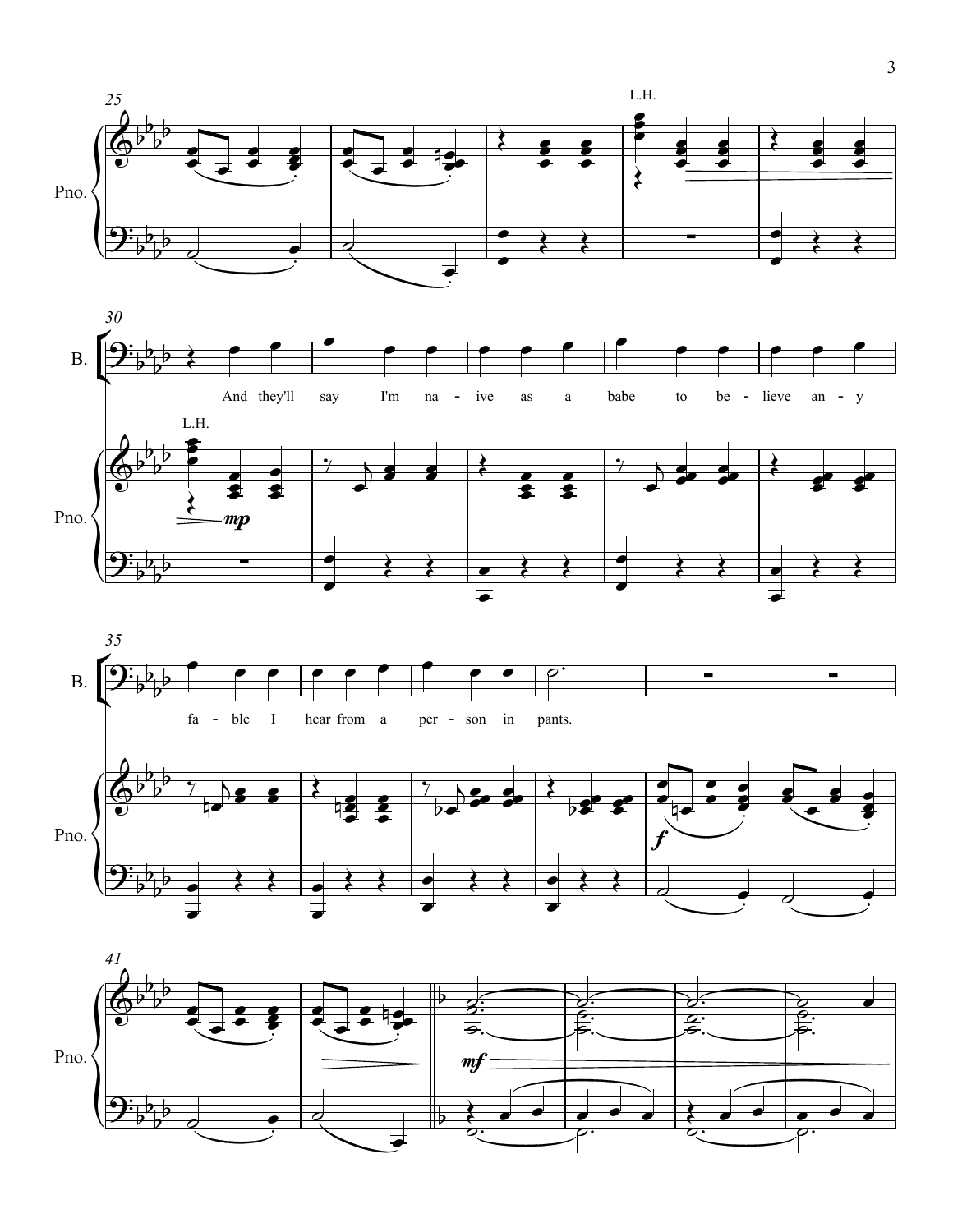

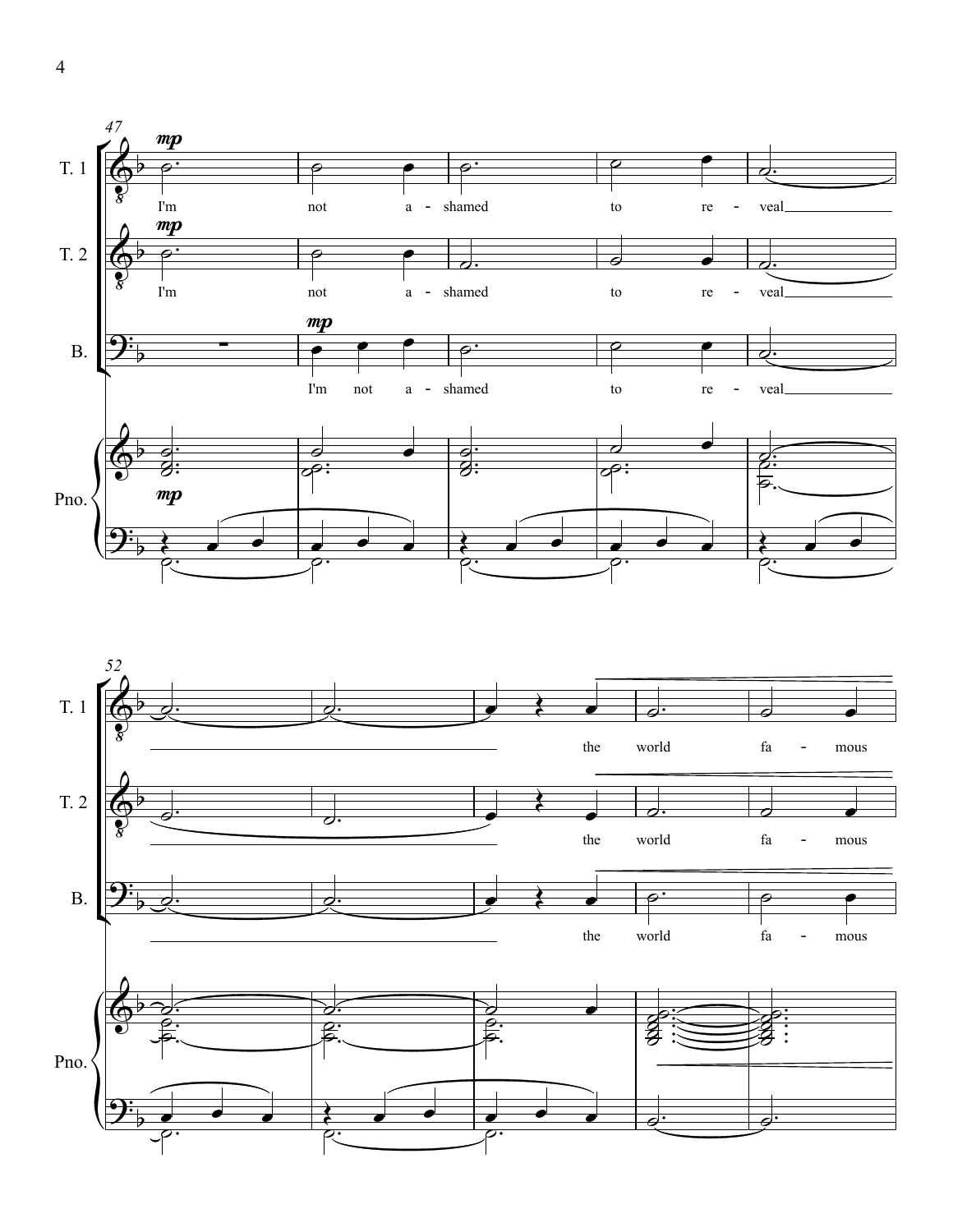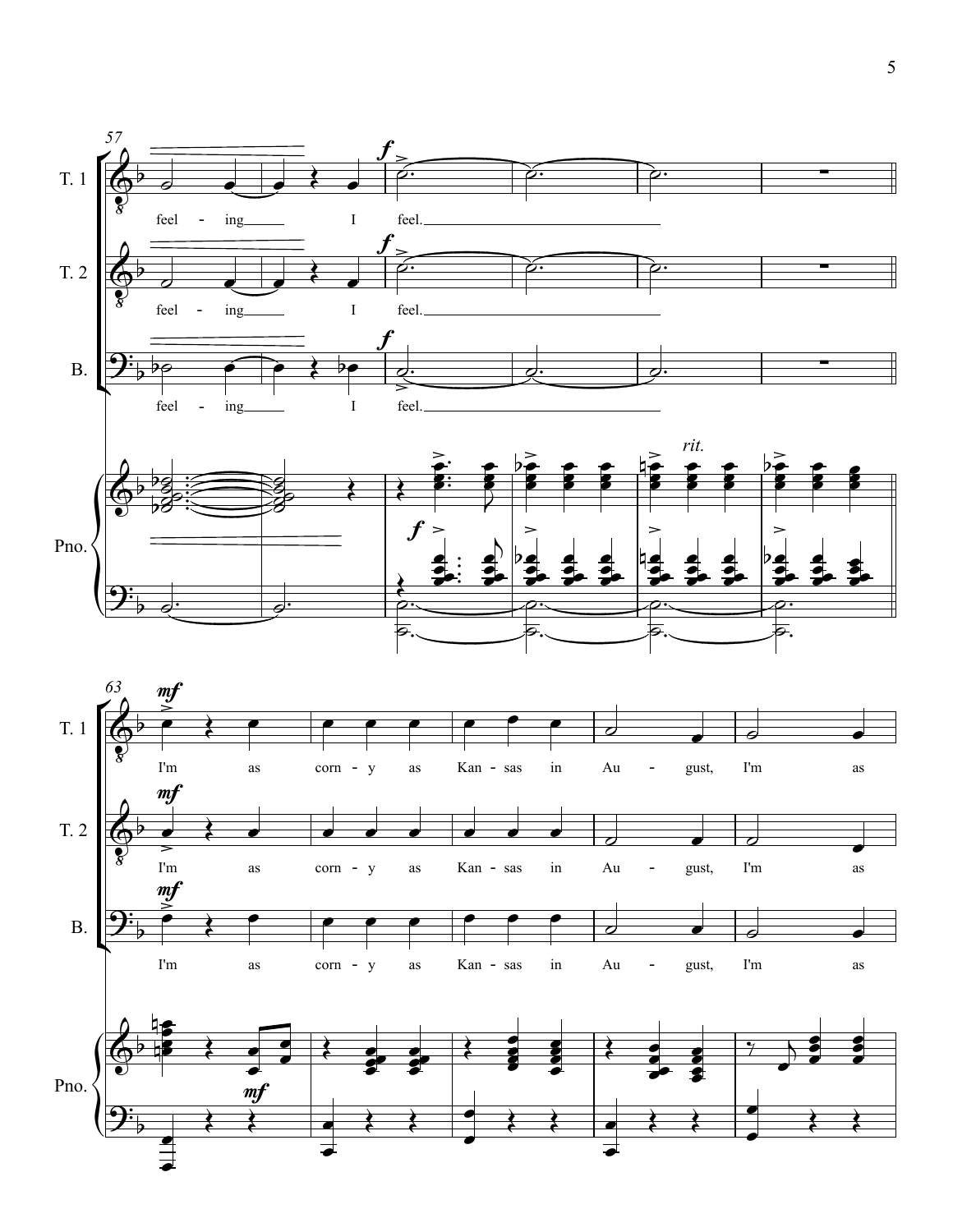

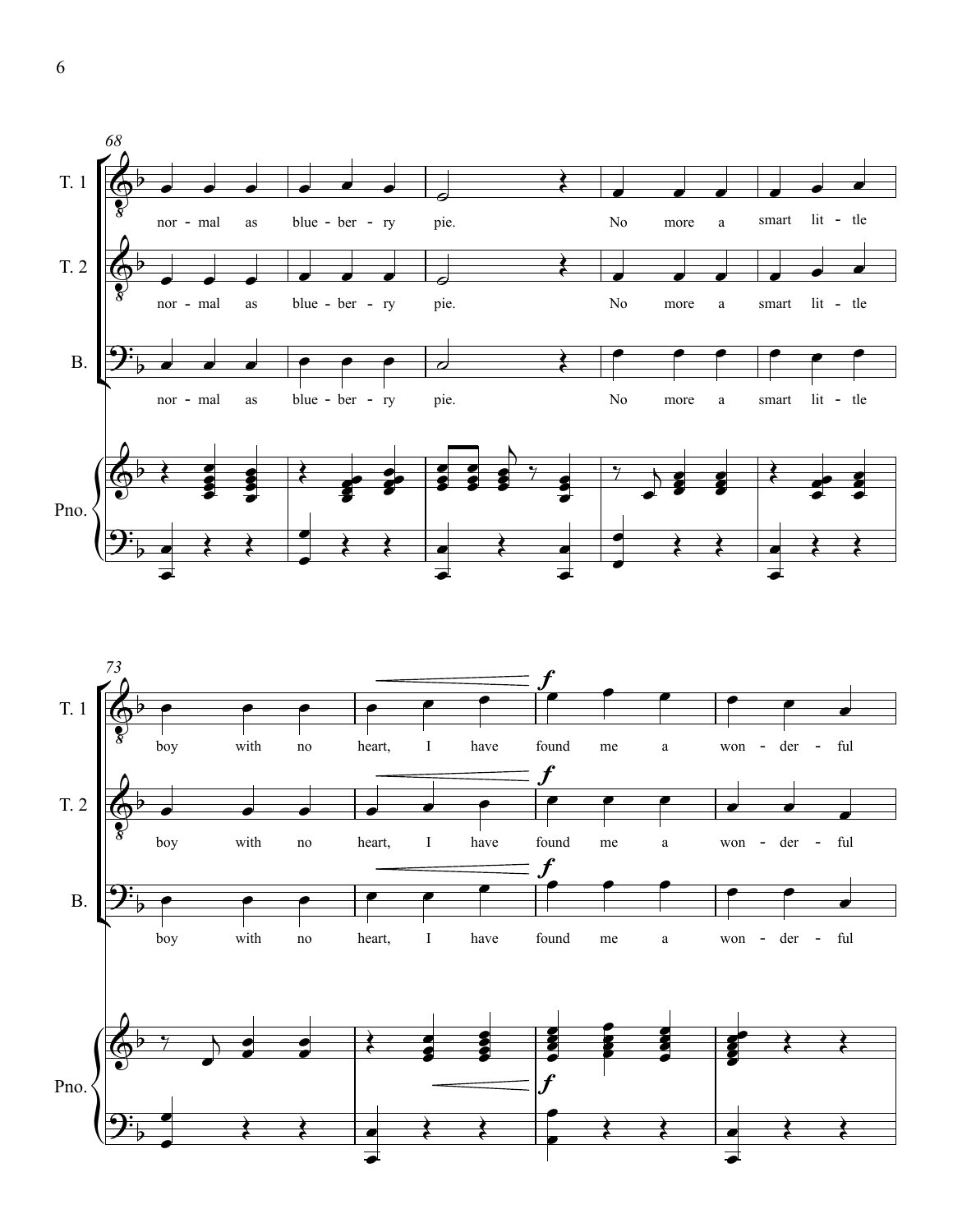



 $\boldsymbol{7}$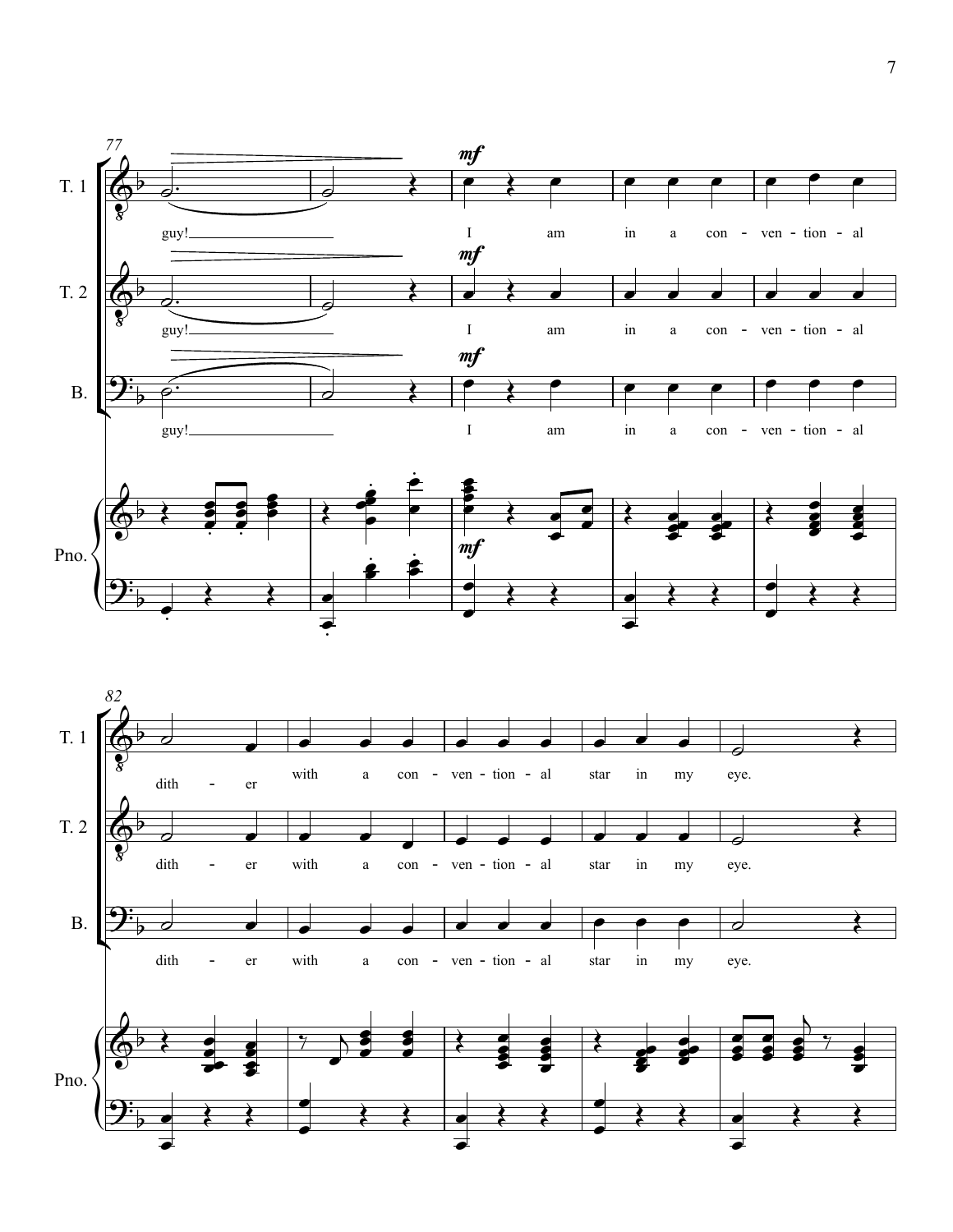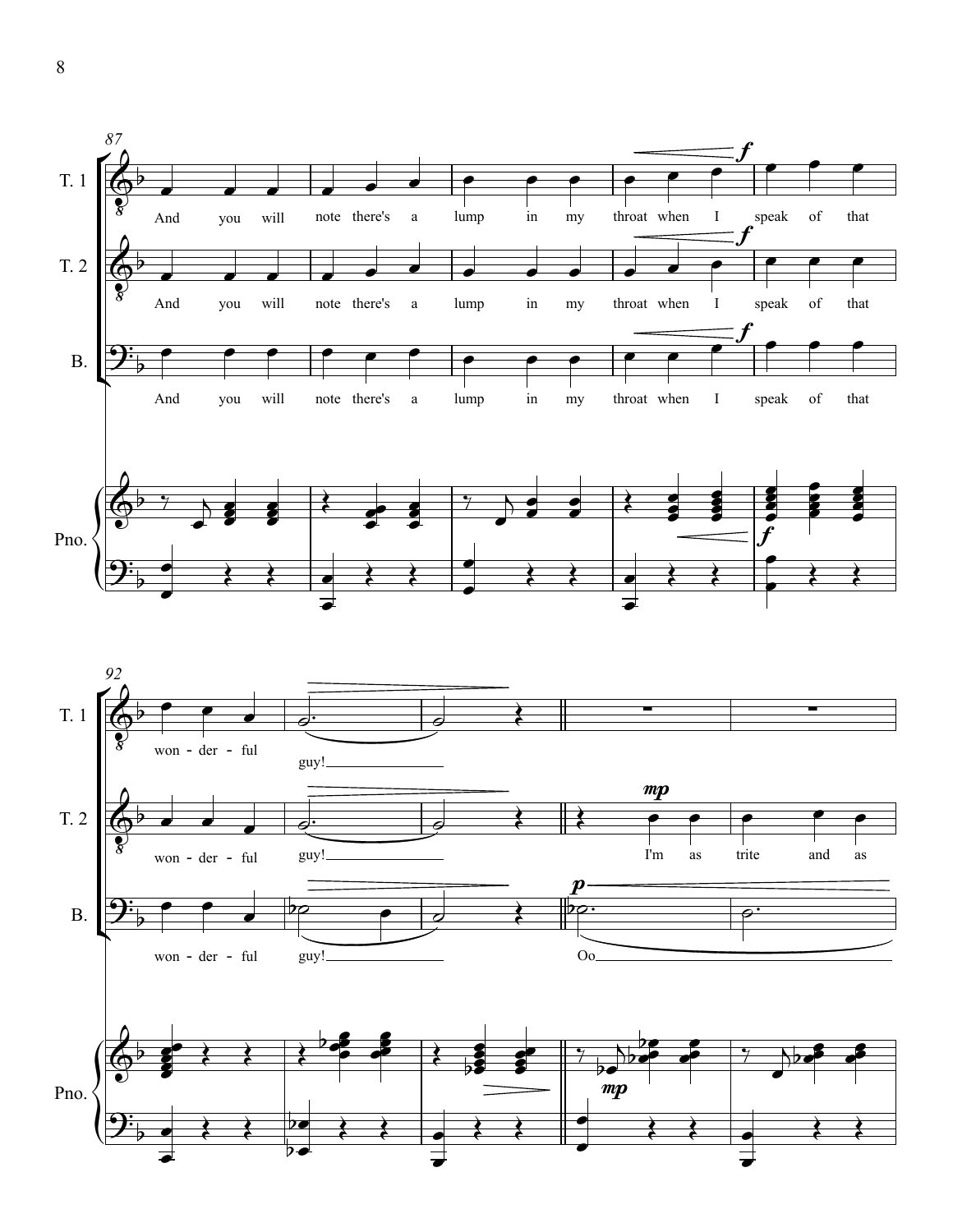

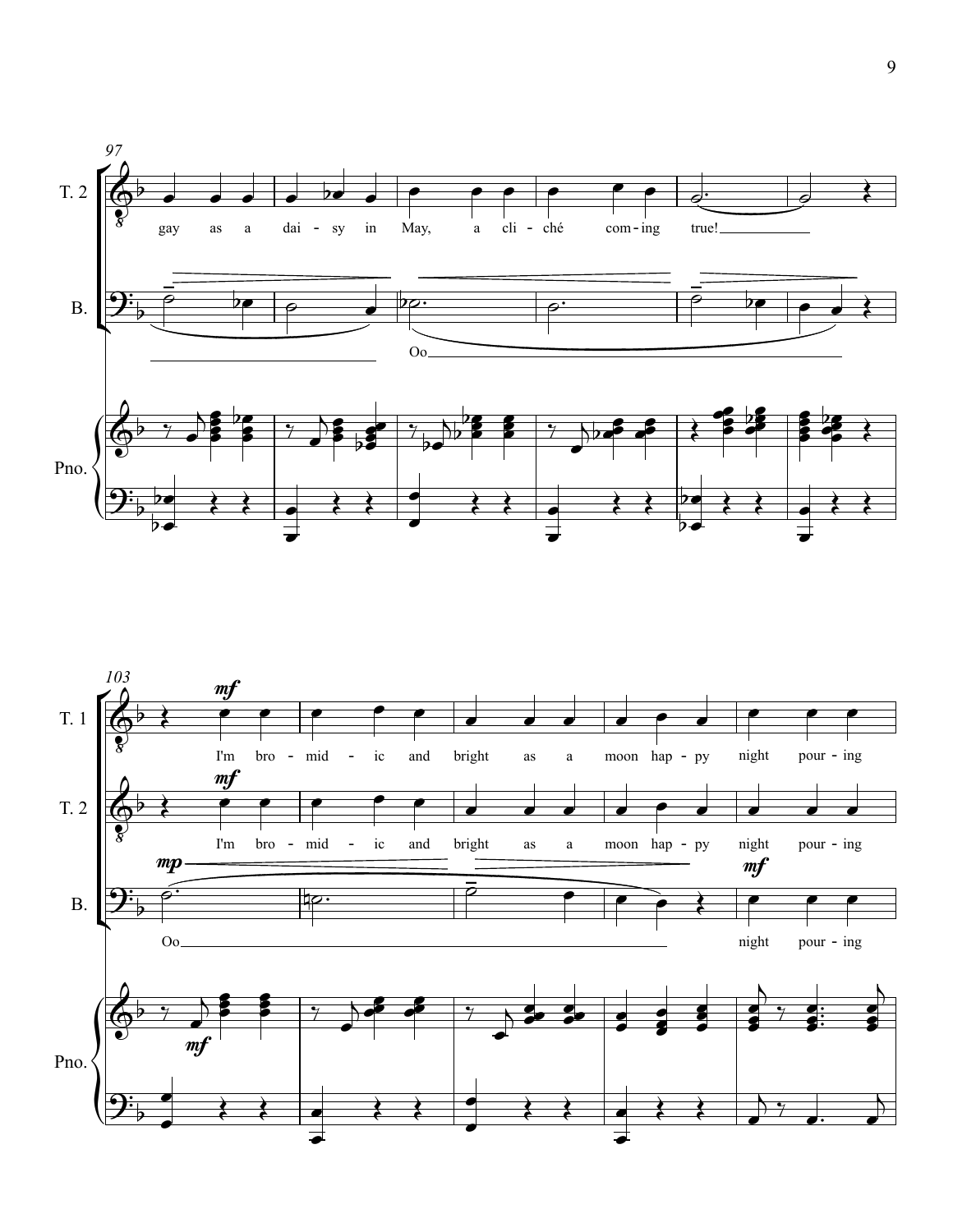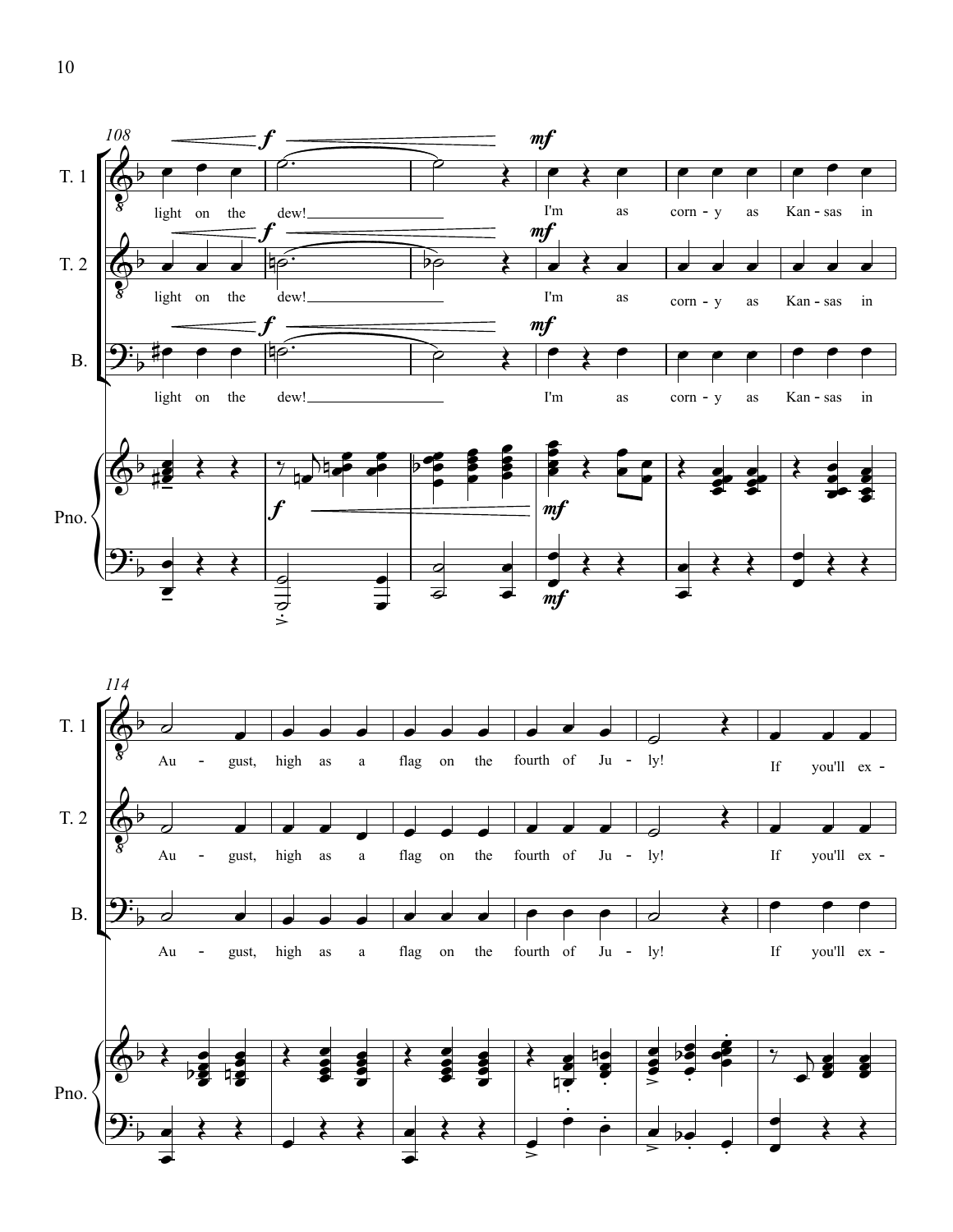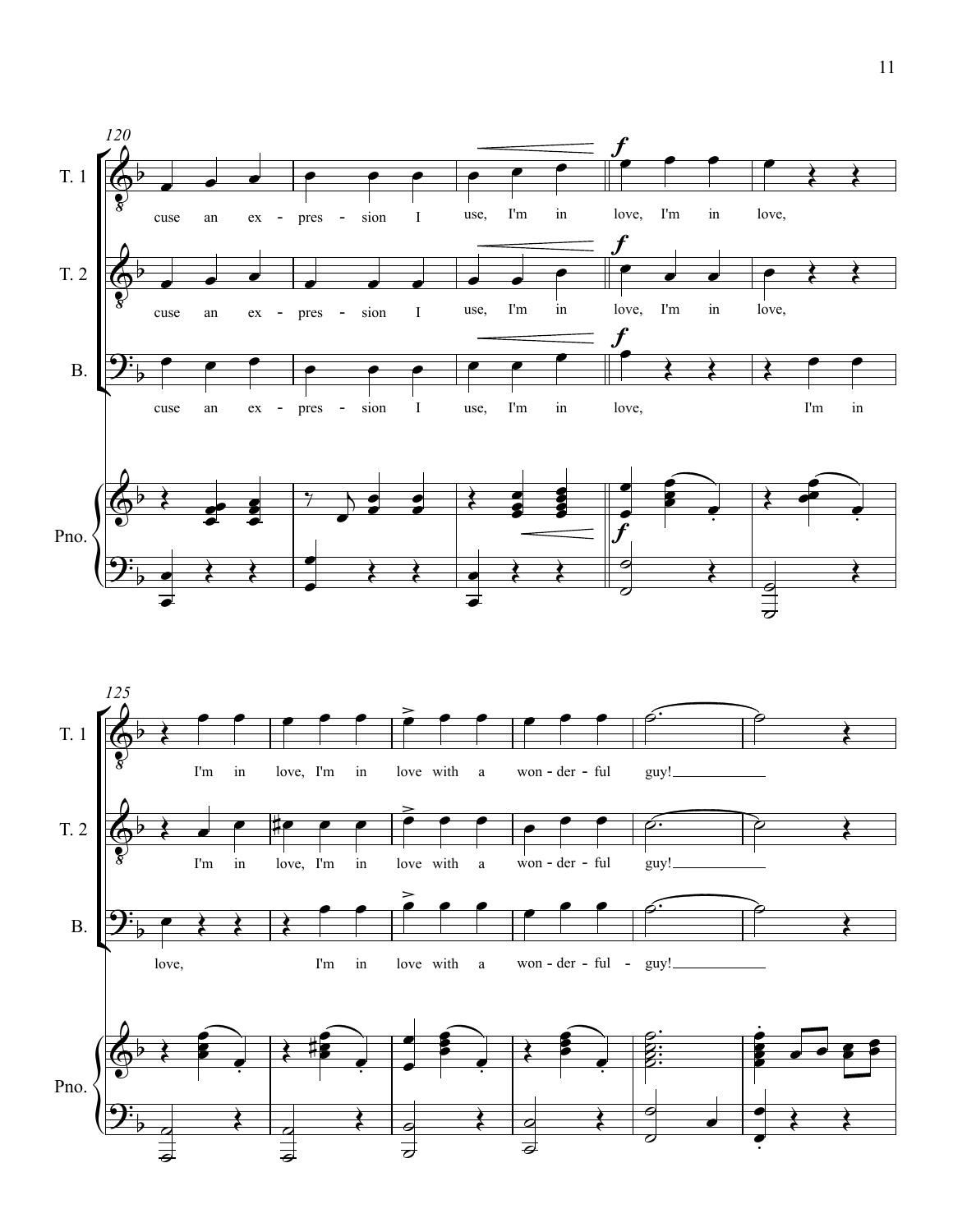

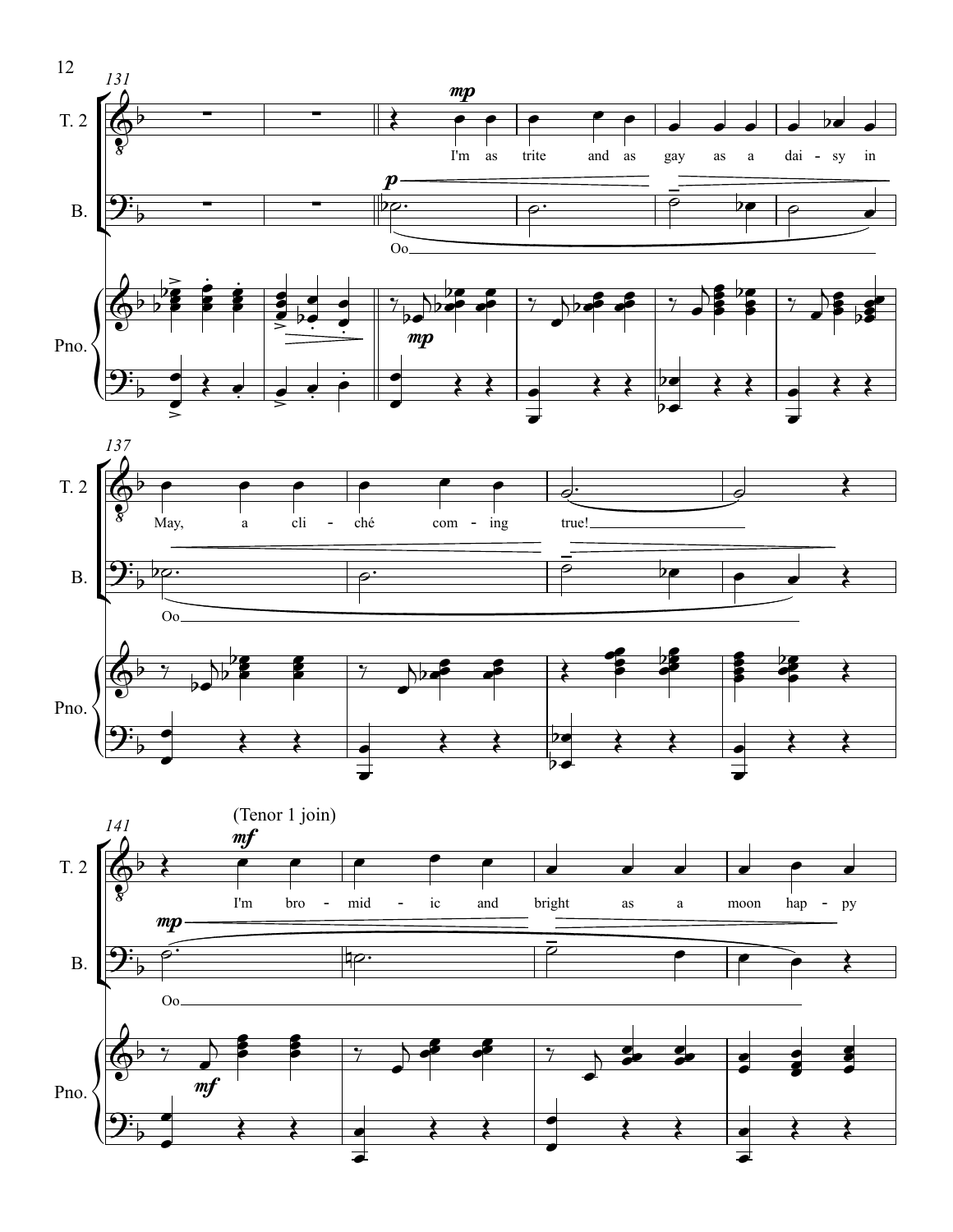

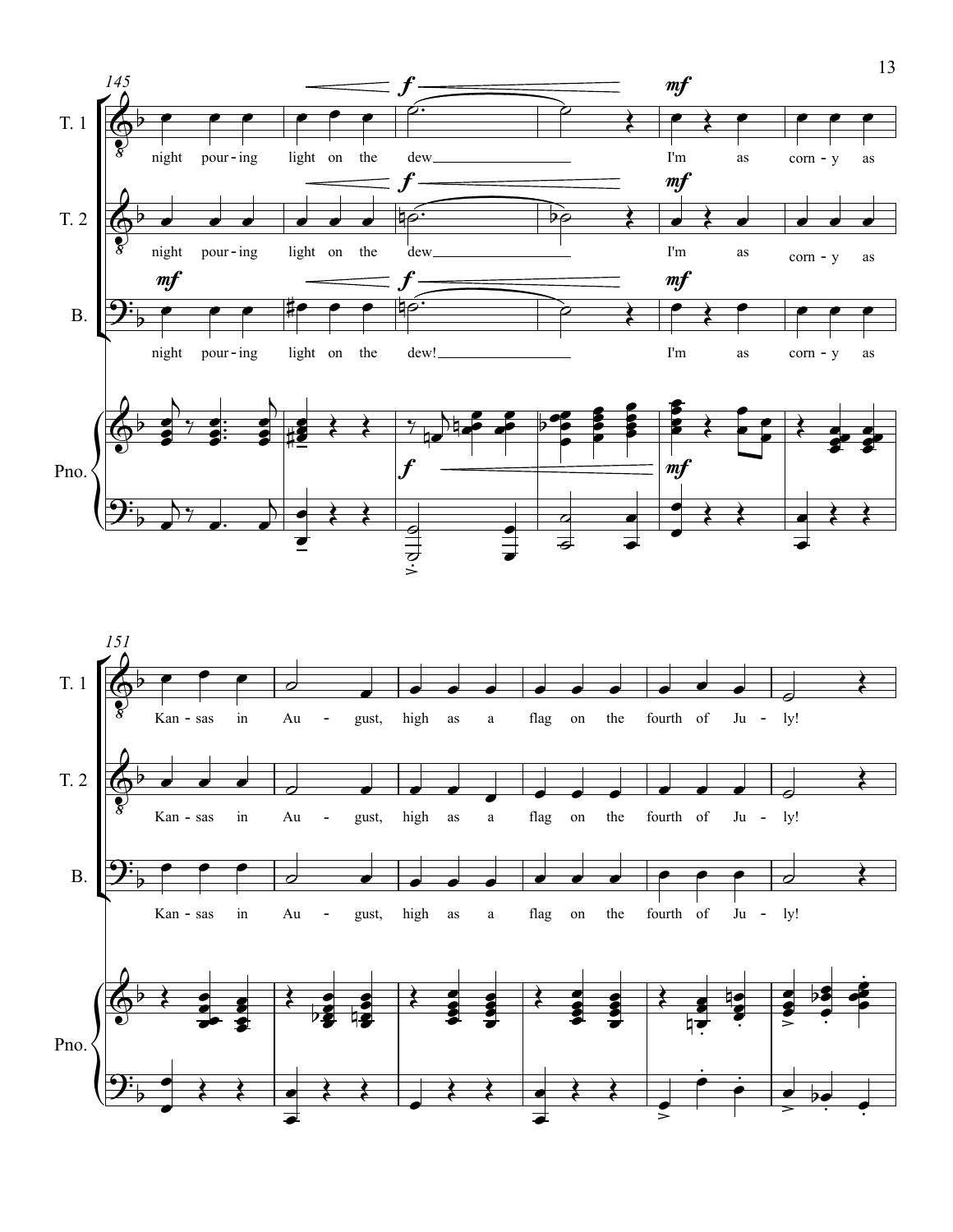